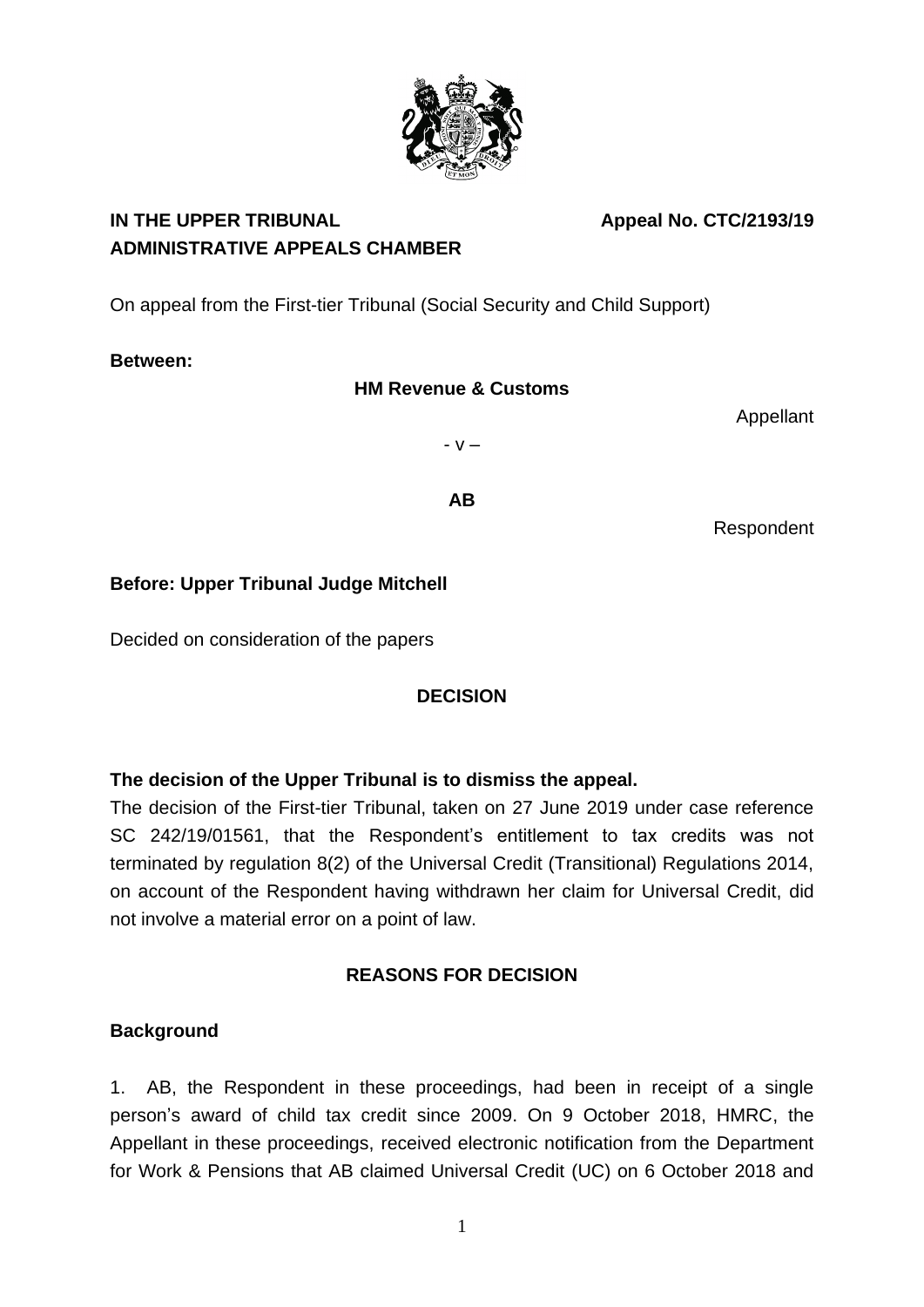#### **Case no: CUC/2193/2019**

that a decision-maker had determined that she satisfied the basic entitlement conditions for UC. In response to that notification, HMRC ceased payment of AB's tax credit award as from 5 October 2018. The record of a 'stop notice' received by HMRC on 9 October 2018, by which the DWP communicated their determination to HMRC, appears at page 21 of the First-tier Tribunal bundle.

2. AB's notice of appeal against HMRC's decision, dated 11 February 2019, argued that the DWP incorrectly advised her to claim UC pending the outcome of her request for mandatory reconsideration of a separate decision as to her entitlement to Employment and Support Allowance (ESA). Subsequently, she successfully appealed against the ESA decision and that benefit was "in the process of being reinstated and backdated". AB did not have a live UC claim and had never received payment of that benefit. AB referred to regulation 31 of the Universal Credit, Personal Independence Payment, Jobseeker's Allowance and Employment and Support Allowance (Claims and Payments) Regulations 2013 as authority for the proposition that, as soon as the DWP received notice that her UC claim had been withdrawn, the claim was in law treated as if it had never been made. AB also wrote that she had previously made and withdrew UC claims in May 2017 and July 2018 without interruption to her tax credit award (AB provided documentary evidence in support).

## **Legislative framework**

3. Regulation 5(1)(c) of the Universal Credit (Transitional Provisions) Regulations 2014 ("2014 Regulations") provides that, generally, a claimant is not entitled to a tax credit "in respect of any period when the claimant is entitled to universal credit".

4. Regulation 6(1) of the 2014 Regulations provides that, generally, "a universal credit claimant may not make a claim for…a tax credit". For this purpose, regulation 6(2) provides that a person is a universal credit claimant if certain circumstances apply, which include (a) "the person is entitled to universal credit"; or (b) "the person has made a claim for universal credit, a decision has not yet been made on that claim and the person has not been informed…that he or she is not entitled to claim universal credit".

5. It is also necessary to refer to certain provisions of the Universal Credit, Personal Independence Payment, Jobseeker's Allowance and Employment and Support Allowance (Claims and Payments) Regulations 2013: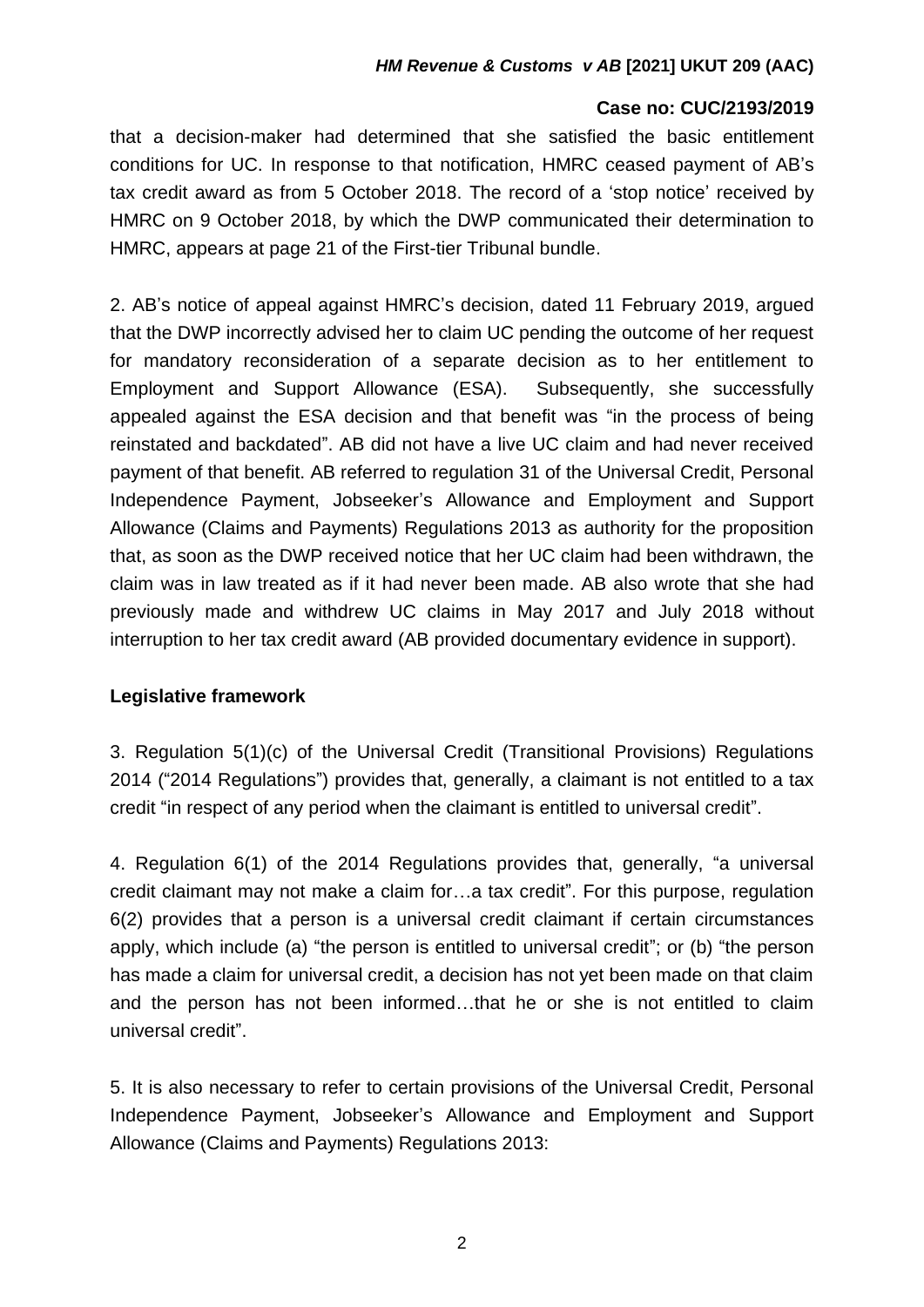## **Case no: CUC/2193/2019**

(a) regulation 2 defines "claimant", in relation to UC, as having "the meaning given by section 40 of the 2012 Act". Section 40 of the Welfare Reform Act 2012 simply provides that "claimant" means "a single claimant or each of joint claimants";

(b) regulation 31 deals with withdrawal of a claim for UC:

"(1) A person who has made a claim for benefit [*including UC: see the definition of "benefit" in regulation 2(1))*] may withdraw it at any time before a determination has been made on it by notice in writing received at an appropriate office, by telephone call to a telephone number specified by the Secretary of State or in such other manner as the Secretary of State may decide or accept.

(2) Any notice of withdrawal given in accordance with paragraph (1) has effect when it is received."

6. Section 8(1)(a) of the Social Security Act 1998 provides that "it shall be for the Secretary of State to decide any claim for a relevant benefit", which includes UC (see the definition of "relevant benefit" in section 8(3)). Clearly, the Secretary of State is relieved of that duty, if before a claim is decided, the claim is duly withdrawn.

7. Returning to the 2014 Regulations, regulation 8 applies where a UC claim is made and the Secretary of State is satisfied that a claimant meets the basic conditions in section 4(1)(a) to (d) of the Welfare Reform Act 2012. Those conditions require a person to be at least 18 years old, not to have reached the qualifying age for state pension credit, to be in Great Britain and not receiving education.

8. Where regulation 8 of the 2014 Regulations applies, all awards of tax credit to which a claimant is entitled at the date of the UC claim terminate (regulation 8(2)). The termination date is either the day before the first day of entitlement to UC or, if a claimant is not entitled, the day before the first day of entitlement had the relevant conditions been met.

9. An administrative practice appears to have been developed whereby the DWP notify HMRC that, in their determination, regulation 8 of the 2014 Regulations applies to an individual. This is referred to as a 'stop notice', which reflects the legal fact that, when regulation 8 applies, an individual's entitlement to a tax credit terminates.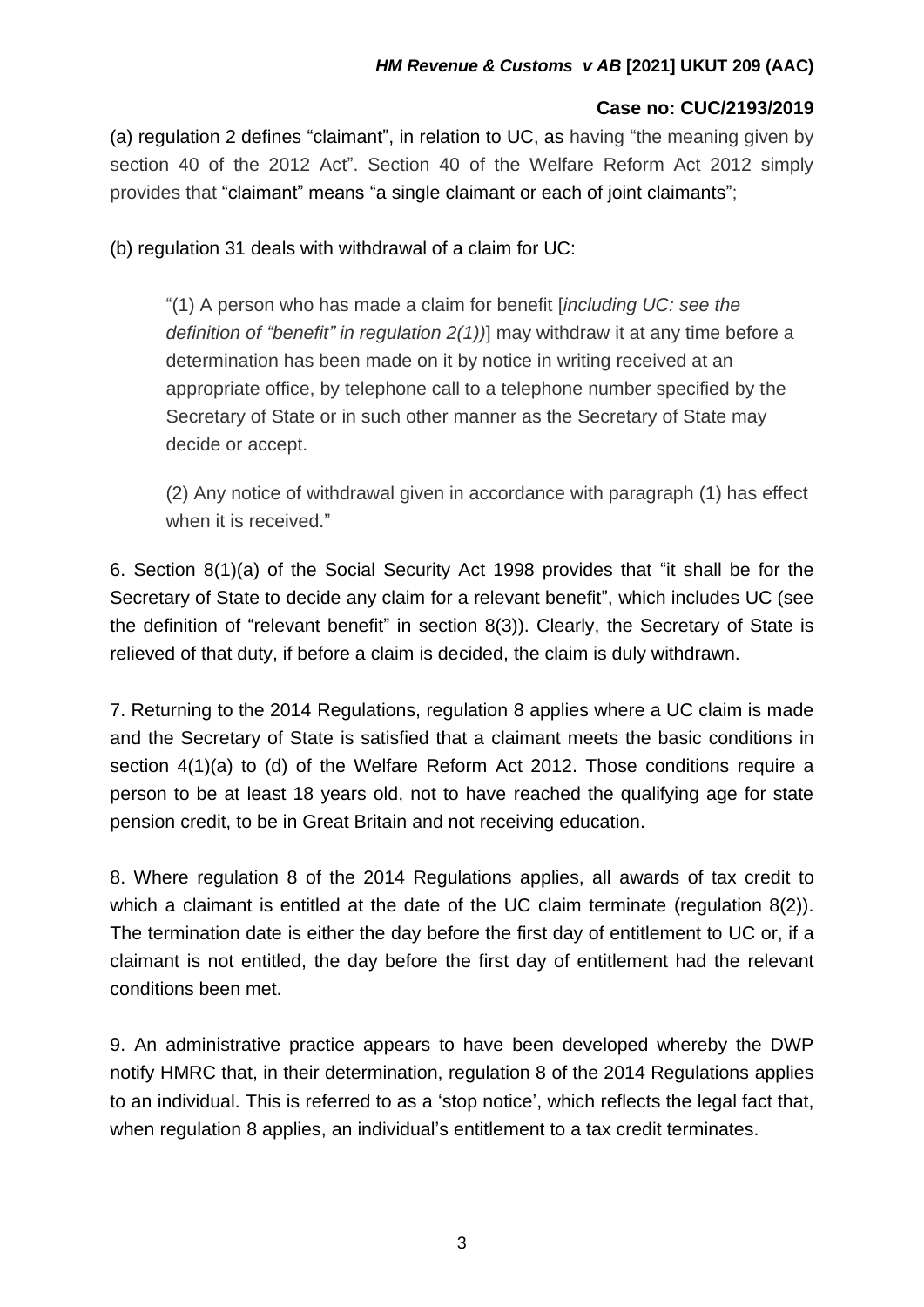10. In *HMRC v LH* [2018] UKUT 306 (AAC), Upper Tribunal Judge Jacobs held as follows:

"10…there is…no escaping the clear wording of regulation 8. It applies if the two conditions in regulation 8(1) are satisfied. The first condition is that a claim for universal credit is made. The claimant did make a claim…It may be – I do not have to decide this point – that the claimant could have protected herself by withdrawing her claim before the notice was issued. But that is not what happened…

11. I have considered whether the withdrawal of the [UC} claim had retrospective effect so that there never was a claim…My reading of regulation 8(1) is that it requires the simultaneous existence of a claim and the Secretary of State's satisfaction on the basic conditions. In this case, a claim was made and the Secretary of State was satisfied while that claim existed. That is sufficient. The subsequent withdrawal of the [claim] cannot rewrite history by pretending that the claim was never submitted in the first place."

11. Regulation 8(5) of the 2014 Regulations provides as follows:

"where an award terminates by virtue of this regulation, any legislative provision under which the award terminates on a later date does not apply."

## **First-tier Tribunal's decision**

12. AB attended and gave oral evidence at the hearing of her appeal against HMRC's decision that, by virtue of regulation 8 of the 2014 Regulations, her entitlement to a tax credit had terminated. A Presenting Officer attended for HMRC.

13. The First-tier Tribunal found that HMRC received the DWP's 'stop notice' on 9 October 2018, that notice having been given electronically. However, the tribunal also found that, on 7 October 2018, AB withdrew her UC claim after receiving advice about the implications of an award of UC on her entitlement to contributions-based ESA. The tribunal's statement of reasons includes little fact-finding concerning the process by which AB withdrew her UC claim. However, the tribunal's record of proceedings records the following oral evidence given by AB:

"I withdrew UC claim before TC notice issued.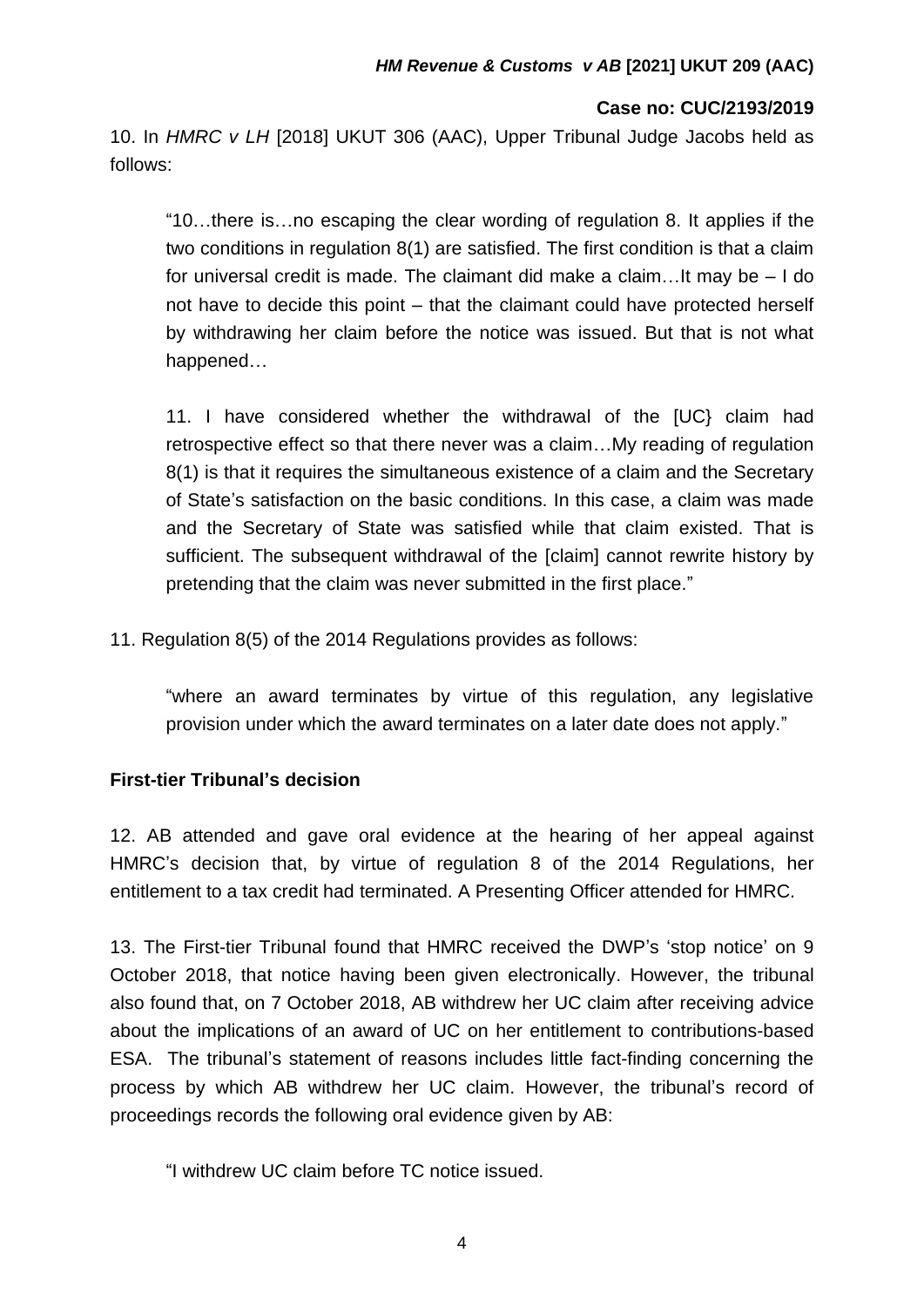I phoned tax credits after I spoke to DWP to tell them my benefits were ongoing.

They (DWP) told me I withdrew it so it was as if it never existed…I was told by CAB I should have applied for CB ESA instead…I withdrew it 6.10.18 after spoke to CAB who told me to withdraw it".

14. The First-tier Tribunal held that, at the date on which the DWP issued their 'stop notice' in respect of AB's tax credit award, she had withdrawn her UC claim. Regulation 8 of the 2014 Regulations did not apply because AB withdrew her UC claim before the Secretary of State had made a determination as to whether the regulation 8(1) conditions were satisfied.

15. The First-tier Tribunal granted HMRC permission to appeal against its decision.

## **The arguments**

16. HMRC do not dispute the First-tier Tribunal's finding that, on 7 October 2018, AB withdrew the UC claim made on 6 October 2018. However, they argue that, by virtue of AB having claimed UC on 6 October 2018, her tax credit award terminated on 5 October 2018. That was the unavoidable legal consequence provided for by regulation 8 of the 2014 Regulations and AB's withdrawal of her UC claim before the DWP issued their 'stop notice' was irrelevant.

17. Judge Jacobs' analysis of regulation 8, as set out in *LH*, operates, submit HMRC, "whether the withdrawal of the Universal Credit claim occurs on a day which is after the day Universal Credit was claimed, or is on the day of the claim". HMRC rely on Judge Jacobs' finding that withdrawal of a UC claim does not have retrospective effect and argue that this is fatal to AB's case.

18. In response, AB argues that, for regulation 8(1) purposes, the Secretary of State could not have been satisfied that the basic UC conditions were met. At the date of the 'stop notice', AB was not entitled to UC because she had a pending appeal regarding an award of ESA "with severe disability premium". Further, AB had no live claim for UC at the date of the stop notice.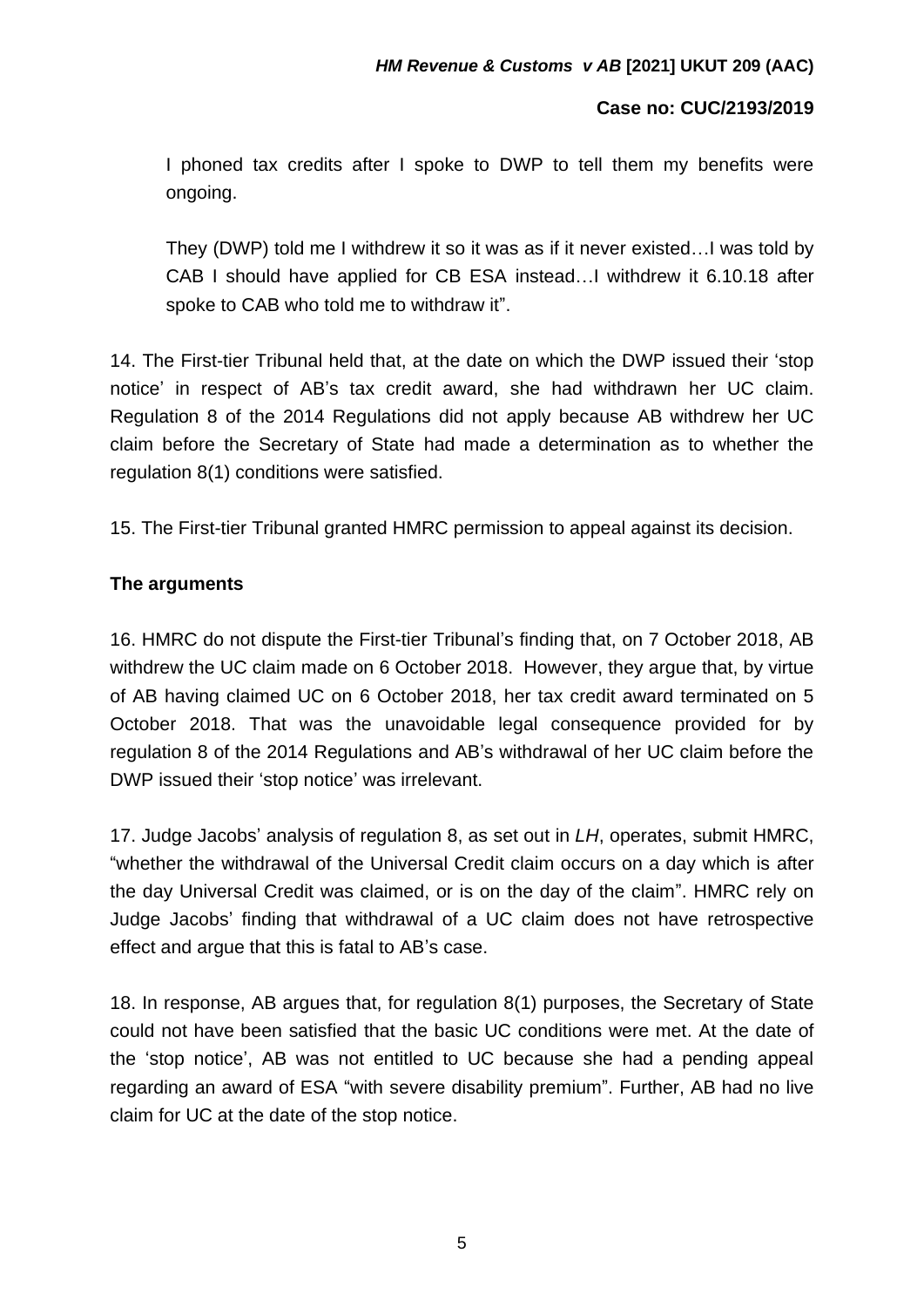## **Conclusion**

#### **Case no: CUC/2193/2019**

19. Neither party requests a hearing of this appeal and I am satisfied that it may be determined without a hearing. I dismiss this appeal. On the First-tier Tribunal's findings of fact, which are not disputed by HMRC, I find that the tribunal's decision was not only free of any error on a point of law, it was also the right decision.

20. Two conditions must apply for regulation 8 of the 2014 Regulations to operate and thereby terminate entitlement to a tax credit. Firstly, an individual must make a claim for UC, which is a pure question of fact and it is not disputed that, on 6 October 2018, AB made such a claim. Secondly, the Secretary of State, acting through DWP civil servants, must turn her mind to the question whether the basic conditions for UC referred to in regulation 8(1)(b) apply and make a determination accordingly. Whether satisfaction of those conditions is undisputed or undoubtedly met is irrelevant. Some duly authorised official must formally determine the matter.

21. In the present case, it is not disputed that the Secretary of State's issue of a 'stop notice' involved a determination that the relevant UC basic conditions were met. No evidence suggests that the Secretary of State made a regulation 8 determination at some point before issuing the stop notice. It follows that the Secretary of State must be taken to have determined that the UC basic conditions were met on 9 October 2018, when the stop notice was issued. In other words, when the Secretary of State determined that the UC basic conditions were met AB had no subsisting UC claim.

22. The issue which I must resolve is whether regulation 8(1) of the 2014 Regulations requires a subsisting UC claim at the date on which the Secretary of State determines that the basic UC conditions are met. I think it can be safely assumed that, in the day-to-day application of regulation 8(1), the two relevant questions arise in sequence. It is most unlikely that DWP civil servants would go about making determinations as to whether the UC basic conditions are met before a particular individual has made a claim for UC. I proceed on the basis that the UC claim always comes first and is followed by a determination under regulation 8(1).

23. The circumstances of *LH* were materially different to the present case. In *LH*, the claimant sought to withdraw a UC claim after the Secretary of State had given a regulation 8(1) determination. Upper Tribunal Judge Jacobs refrained from offering a view as to whether withdrawal of a UC claim before a regulation 8(1) determination had been made would avoid termination of a tax credit award under regulation 8(2).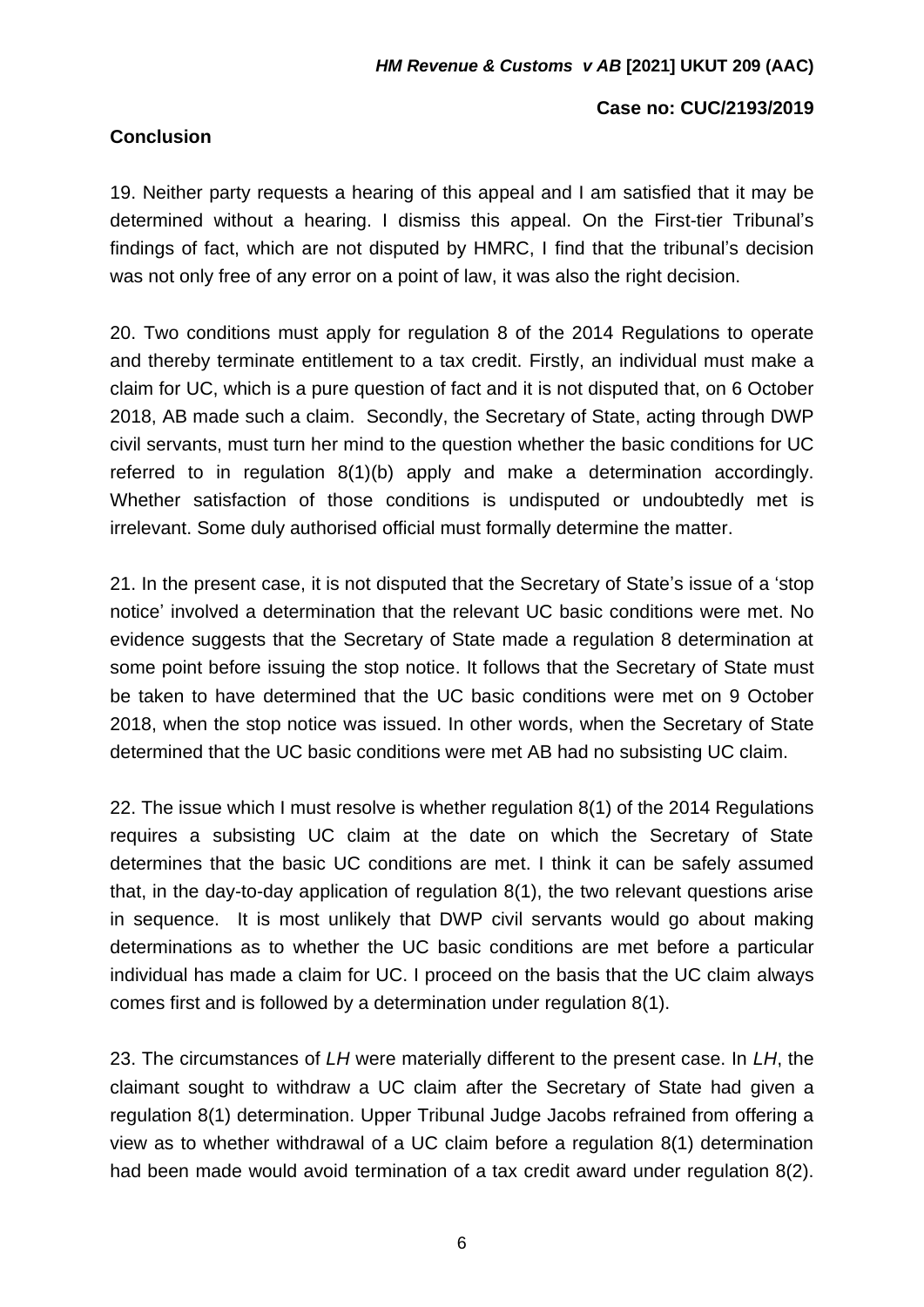#### **Case no: CUC/2193/2019**

Nevertheless, his view that regulation 8(1) requires "the simultaneous existence of a claim and the Secretary of State's satisfaction on the basic conditions" provides some support for the present claimant's argument that regulation 8(1) requires a subsisting UC claim at the point at which the Secretary of State makes a determination as to whether the basic conditions are satisfied.

24. Leaving aside the basic conditions, regulation 8(1) enacts that it applies where "a claim for universal credit…is made". The present tense is used which, as I understand it, is conventional legislative drafting practice. However, there is no rule that the present tense must be used in each and every enactment. What matters is the legislative intention and it is not therefore unusual for legislation to depart from the use of the present tense if that better encapsulates the legislative intention. I shall now address legislative intention.

25. Typically, a claim for benefit has no meaningful independent legal existence. Its purpose is as the first step in a process that culminates in a decision on the claim. If the claim is withdrawn, that process stops. Given the essential purpose of a claim, a withdrawn claim would normally become a nullity in decision-making terms. It would no longer have any purpose because the Secretary of State (or HMRC) would be relieved of the duty she would otherwise have to decide the claim. Like Judge Jacobs in *LH*, I am not persuaded by the proposition that, once withdrawn, a claim must be treated as if had never been made. I see no obvious legal need for that deemed state of affairs and, furthermore, it is inconsistent with regulation 31(2) of the 2013 Regulations' which provides that "any notice of withdrawal given in accordance with paragraph (1) has effect when it is received". My view is that, once a claim is withdrawn, it becomes a legal irrelevance so far as entitlement to benefits is concerned unless, that is, some specific legislative provision ascribes a legal consequence to the mere fact of the claim having been made.

26. In the light of the above analysis, in my judgment, HMRC's submissions would have more force if regulation 8(1)(a) expressed itself in the past perfect (or pluperfect) tense. In other words, if the provision said "a claim for universal credit…has been made" it would provide a clearer signal that legal relevance is being ascribed to the mere fact of a claim having been made. However, I accept that this does not provide a clear-cut answer since, in practice, English tenses do not inevitably refer to mutually exclusive states of being.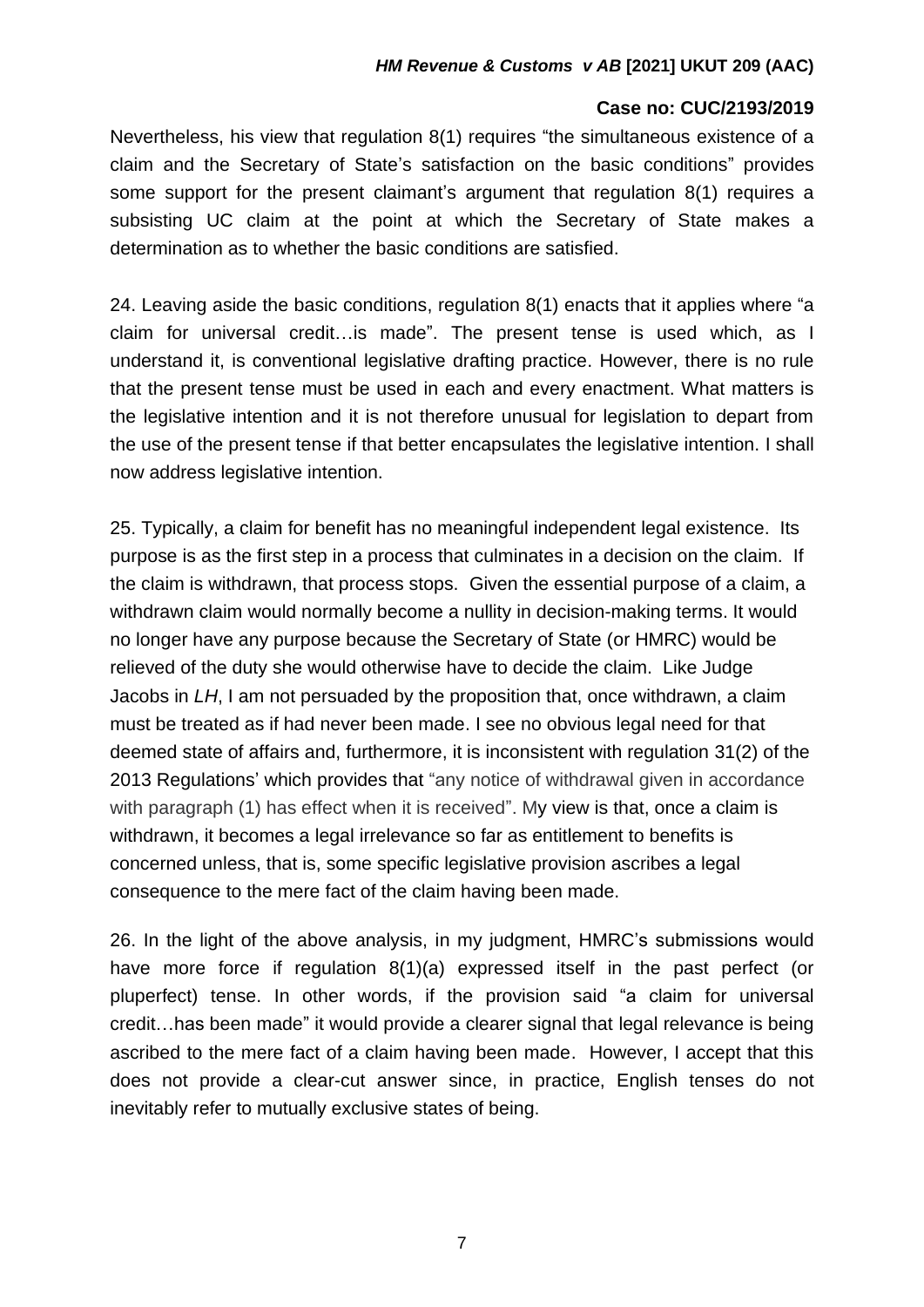27. Regulation 8(2) of the 2014 Regulations provides for the date on which entitlement to an award of tax credit terminates. It is either "the day before the first date on which the claimant is entitled to universal credit in connection with the claim" or, if not entitled, "the day before the first date on which he or she would have been so entitled, if all of the basic and financial conditions applicable to the claimant had been met". Since entitlement (or non-entitlement) is determined only upon a claim being decided, in my view regulation 8(2) supports AB's argument that, absent a subsisting claim, a regulation 8(1) determination cannot be made. Without a decision on a UC claim, it is difficult to see how a tax credit termination date could ever be fixed and, if a UC claim is duly withdrawn, there is no claim to be decided.

28. It should also be remembered that, rather than a single transfer or replacement mechanism, a range of legislative methods have been adopted in order to effect the replacement of tax credits (and other income-related benefits) by UC. Some mechanisms operate by preventing new claims for a tax credit while others terminate entitlement to a tax credit:

(a) regulation 8 of the 2014 Regulations terminates entitlement to an award of a tax credit once a UC claim is made and a determination made as to a claimant's satisfaction of the UC basic conditions. Once tax credit entitlement is terminated, a claimant clearly has little choice but to proceed with the UC claim;

(b) under regulation 5 of the 2014 Regulations, a person entitled to UC cannot be entitled to a tax credit and, under regulation 6, a UC claimant may not claim a tax credit;

(c) briefly, at the date of HMRC's decision, article 7(1) of the Welfare Reform Act 2012 (Commencement no. 23 and Transitional and Transitory Provisions) Order 2015 provided that, subject to the exceptions in articles 7(2) to (6), a person may not make a claim for a tax credit on any date if, on that date, the person could have made a claim for UC. As a result of other provision, article 7(1) was effectively, implemented incrementally on a district-by-district basis (see, in particular, article 3 of the no.23 Order and article 14 of the Welfare Reform Act 2012 (Commencement No. 29 and Commencement No. 17, 19, 22, 23 and 24 and Transitional and Transitory Provisions (Modification)) Order 2017);

(d) Part 14 of the 2014 Regulations provides for 'managed migration' from tax credits to UC. This Part enacts the more typical set of legislative provisions for migration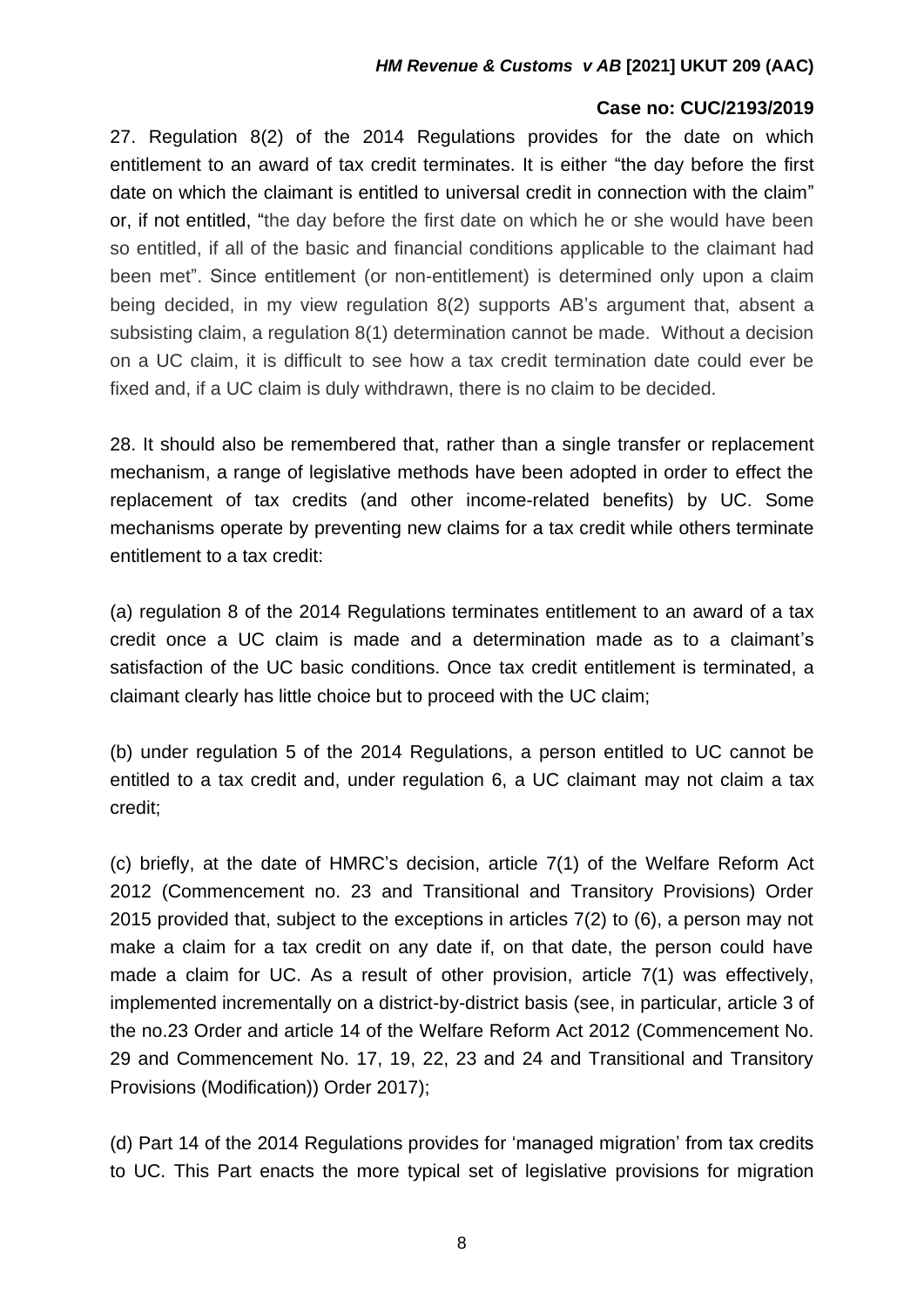from one benefit to its replacement, and it involve claimants being notified that, unless a claim for UC is made by a specified date, entitlement to a tax credit will cease.

29. The mechanism in (a) terminates entitlement to a tax credit upon a UC claim being made and a determination that the basic UC conditions are met. It does not inhibit claims being made for a tax credit but, if UC is awarded, the person cannot also be entitled to a tax credit, nor may a tax credit be claimed while a UC claim subsists (see (b) above). Mechanism (c) prevents a claim for a tax credit in specified postal districts if a UC claim could be made. And mechanism (d) involves enforced migration from tax credits to UC and culminates in a person ceasing to be entitled to a tax credit.

30. Since the present case would not have arisen had AB been subject to mechanism (d), it follows that she was not within that class of tax credits recipients whom the legislature have decided must immediately transfer from tax credits to UC. She retained, therefore, control over the make-up of her benefits income and was, in principle, free to decide for herself which combination of benefits would be most advantageous to her. An important part of that freedom was her right to withdraw a claim for UC before it had been determined. AB did not in theory lose that right but, if HMRC are correct, she did in practice. On HMRC's interpretation of regulation 8 of the 2014 Regulations, AB's withdrawal of her UC claim meant that, until she reclaimed UC, she could not be in receipt of any income-related benefit since, on that interpretation, her entitlement to tax credits would have ceased. The period for which AB would have been without any income-related benefit would have depended on how rapidly she reclaimed UC. However, for a person who, by definition, has very limited financial means, even a few days without any income-related benefit income could have significant implications. In my view, social security transitional legislation, especially where it concerns income-related benefits, should be construed on the basis that the legislature was unlikely to have intended to enact a scheme under which claimants might suffer a period of non-entitlement. A transferred claimant's benefit income may decrease, of course, since entitlement conditions may have been tightened-up but that is not the same thing as providing for a system under which a claimant is entirely without benefits income for a particular period.

31. I decide that the interpretation of regulation 8(1) of the 2014 Regulations advanced by HMRC is incorrect and that, in order for a valid regulation 8(1) determination to be made that a UC claimant satisfies the UC basic conditions, that is